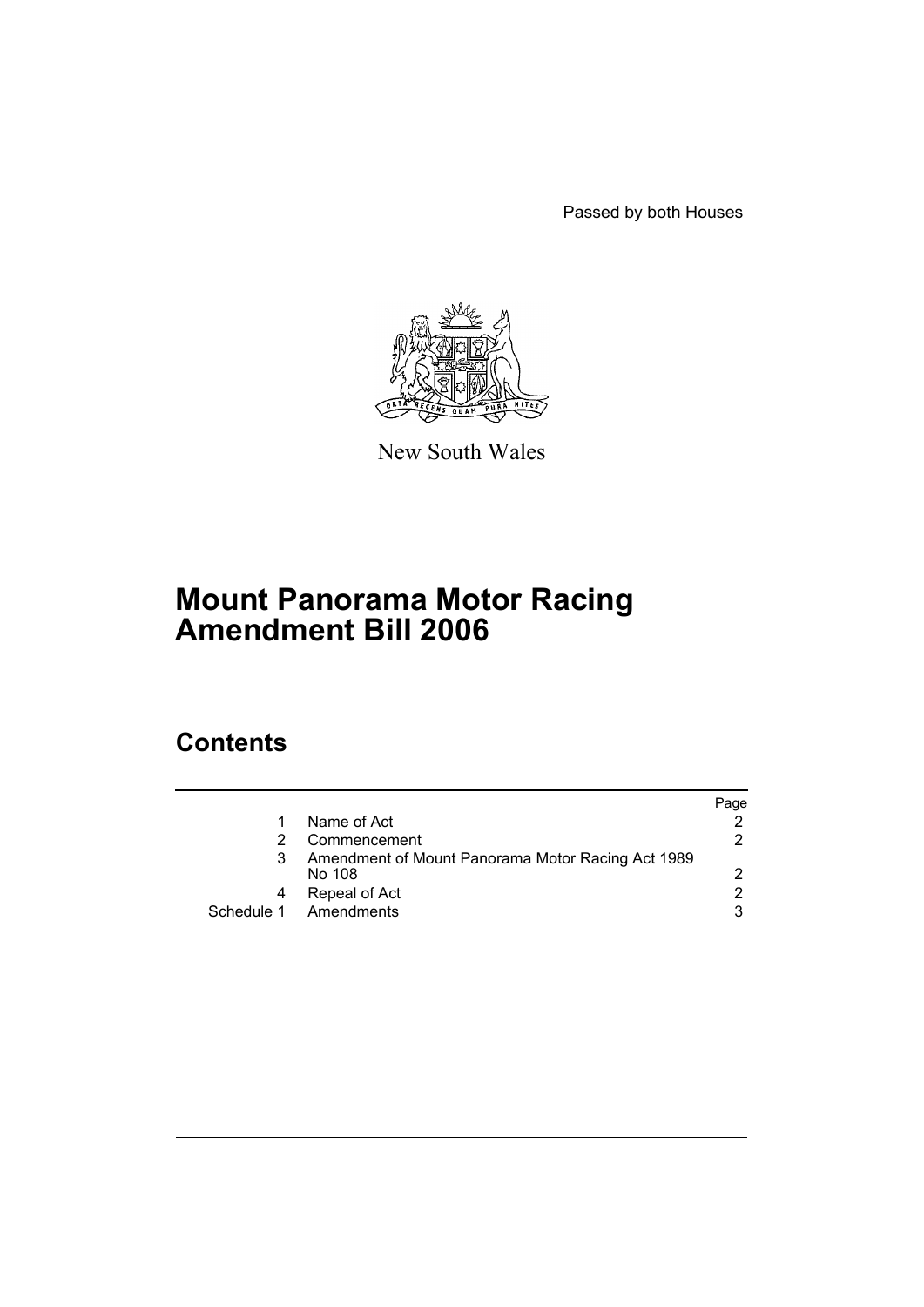*I certify that this PUBLIC BILL, which originated in the LEGISLATIVE ASSEMBLY, has finally passed the LEGISLATIVE COUNCIL and the LEGISLATIVE ASSEMBLY of NEW SOUTH WALES.*

> *Clerk of the Legislative Assembly. Legislative Assembly, Sydney, , 2006*



New South Wales

# **Mount Panorama Motor Racing Amendment Bill 2006**

Act No , 2006

An Act to amend the *Mount Panorama Motor Racing Act 1989* to make further provision with respect to the holding of meetings for motor racing; and for other purposes.

*I have examined this Bill, and find it to correspond in all respects with the Bill as finally passed by both Houses.*

*Chairman of Committees of the Legislative Assembly.*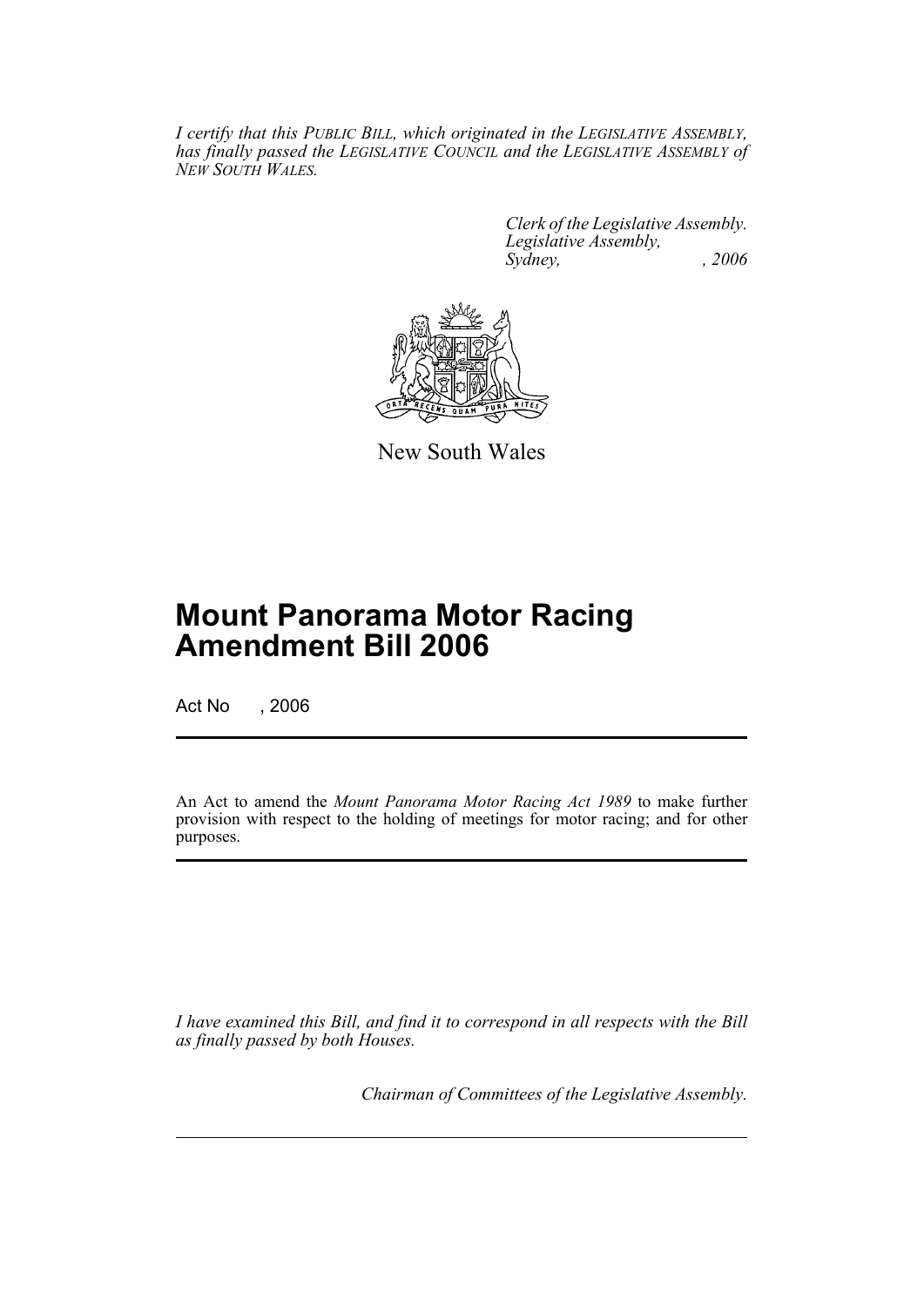# <span id="page-2-0"></span>**The Legislature of New South Wales enacts:**

### **1 Name of Act**

This Act is the *Mount Panorama Motor Racing Amendment Act 2006*.

#### <span id="page-2-1"></span>**2 Commencement**

This Act commences on a day or days to be appointed by proclamation.

# <span id="page-2-2"></span>**3 Amendment of Mount Panorama Motor Racing Act 1989 No 108**

The *Mount Panorama Motor Racing Act 1989* is amended as set out in Schedule 1.

# <span id="page-2-3"></span>**4 Repeal of Act**

- (1) This Act is repealed on the day following the day on which all of the provisions of this Act have commenced.
- (2) The repeal of this Act does not, because of the operation of section 30 of the *Interpretation Act 1987*, affect any amendment made by this Act.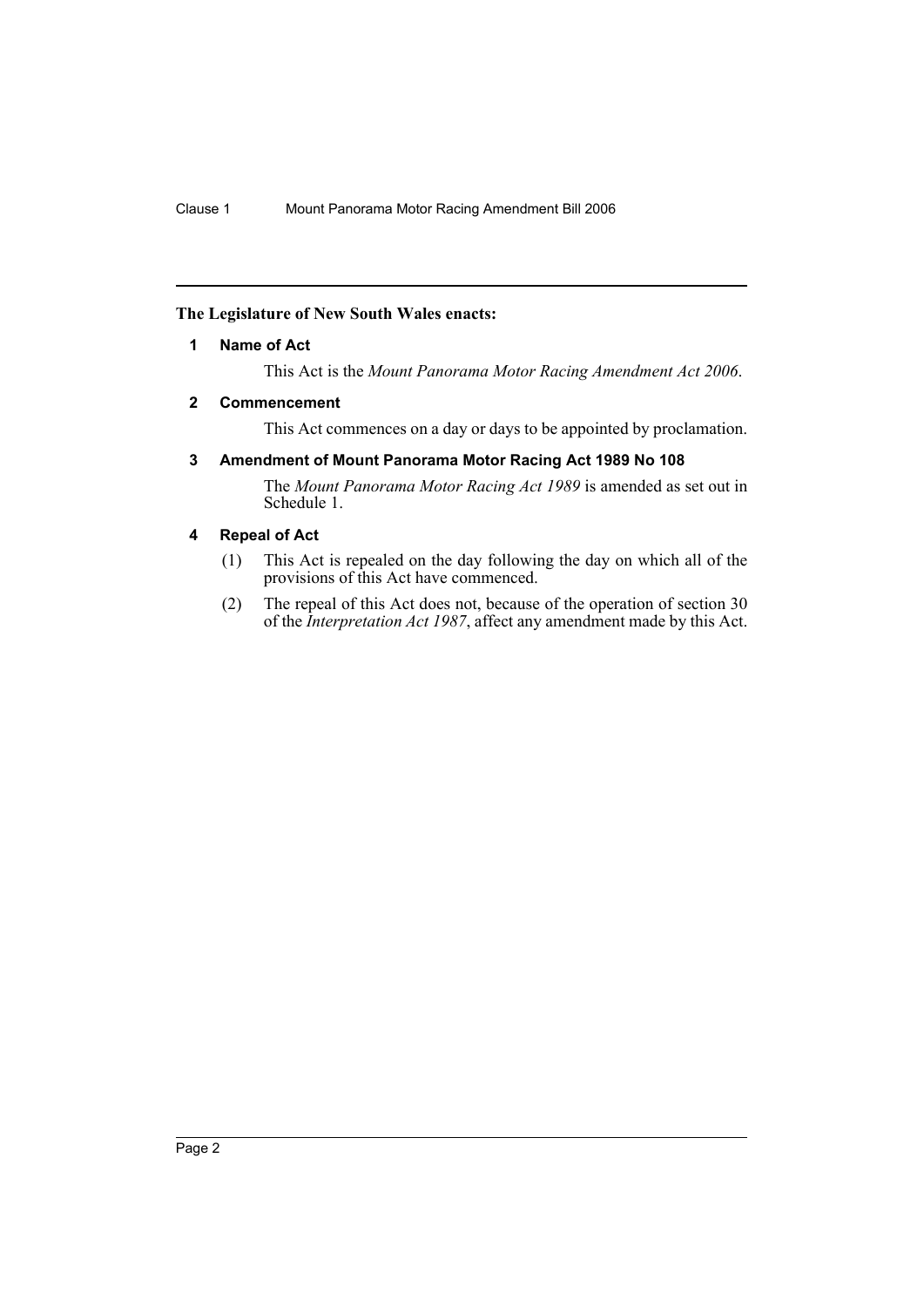Amendments **Schedule 1** and the set of the set of the set of the set of the set of the set of the set of the set of the set of the set of the set of the set of the set of the set of the set of the set of the set of the set

(Section 3)

# <span id="page-3-0"></span>**Schedule 1 Amendments**

**[1] Section 3 Definitions**

Omit "City" from the definition of *Council*. Insert instead "Regional".

# **[2] Section 3**

Insert in alphabetical order:

*exercise* a function includes perform a duty.

*function* includes a power, authority or duty.

*public safety report* means a report issued by the Commissioner of Police under section 12B.

*race track* means any part of a road or road related area within the Mount Panorama Circuit that is used for motor racing, and includes:

- (a) pit areas, and
- (b) run-off areas, and
- (c) any other area within the Mount Panorama Circuit prescribed by the regulations.

# **[3] Section 3, definition of "Mount Panorama Circuit"**

Omit "City of Bathurst".

Insert instead "local government area of Bathurst Regional".

# **[4] Section 4 Designation of Mount Panorama Circuit**

Omit "the whole, or part, of" from section 4 (1).

# **[5] Section 5 Permits for conduct of specified motor racing meetings**

Omit "2 meetings" from section 5 (4). Insert instead "5 meetings".

# **[6] Section 5 (5)**

Insert after section 5 (4):

(5) Subject to subsection (4), the Minister may issue a single permit authorising the holding of one or more meetings for motor racing and associated events.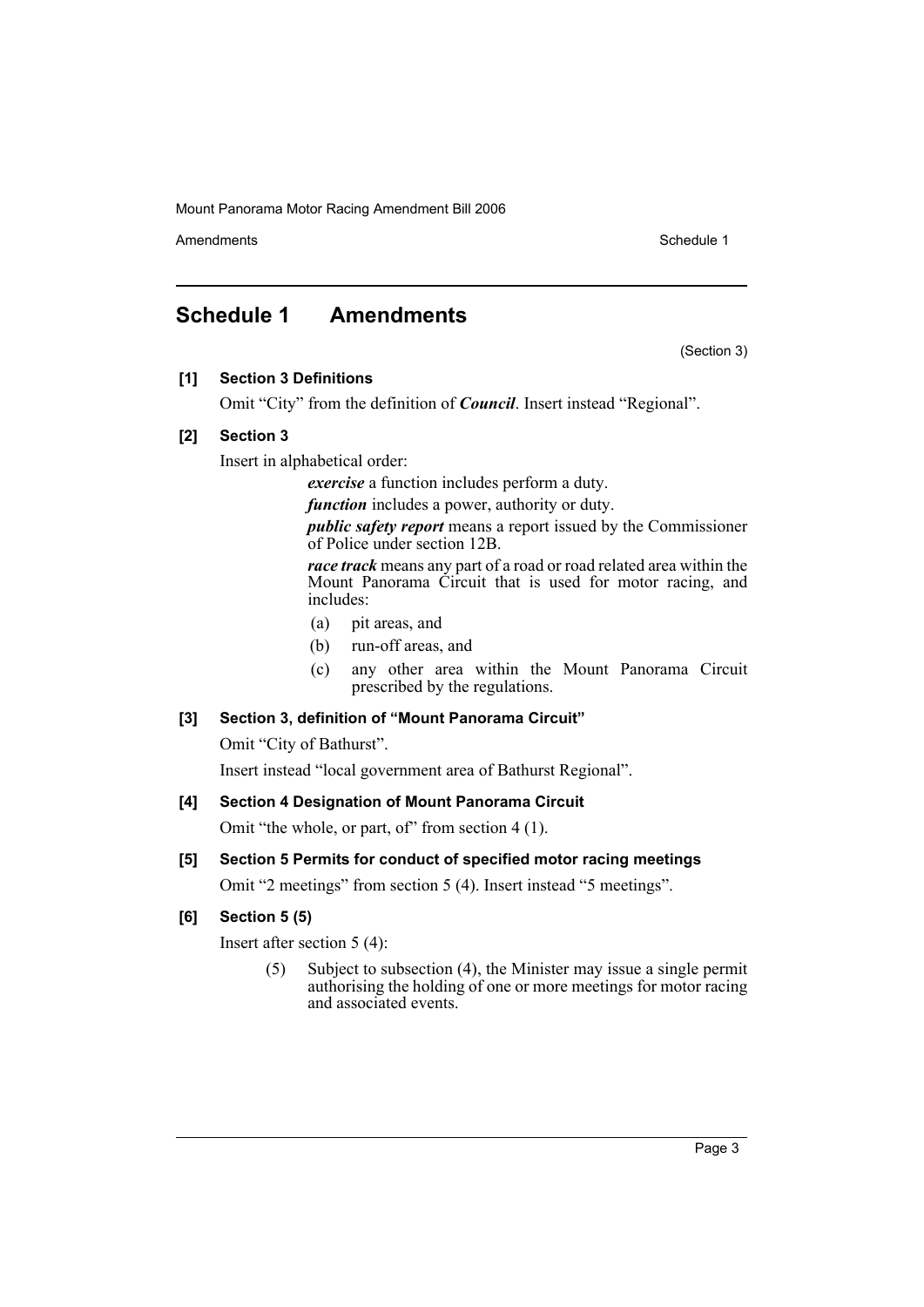Schedule 1 Amendments

#### **[7] Section 6 Conditions of permits generally**

Omit section 6 (1) (b). Insert instead:

(b) the condition that the Council must not hold or authorise the holding of a meeting for motor racing or associated events (including events not connected with motor racing) under the permit unless a public safety report has been issued under section 12B  $(1)$  (a) or (b) in relation to the meeting or event, and the meeting or event is held in accordance with such conditions (if any) relating to public safety as are specified in the report, and

#### **[8] Section 6 (2) (e)**

Insert at the end of section  $6(2)(d)$ :

, and

(e) the sanctioning or endorsement by specified persons, bodies or organisations of the holding of meetings for motor racing and associated events.

### **[9] Part 2B**

Insert after Part 2A:

# **Part 2B Regulation of conduct on race track**

#### **8B Definition**

In this Part:

*authorised person* means any of the following:

- (a) a police officer,
- (b) a person who is a member of staff of the Department of the Arts, Sport and Recreation authorised for the purposes of this Part by the Director-General of the Department,
- (c) a person who is a competitor in the meeting or event,
- (d) a person who is engaged in the control or management of the meeting or event,
- (e) a person (or a member of a class of persons) authorised for the purposes of this Part by the Council,
- (f) a person (or a member of a class of persons) prescribed by the regulations,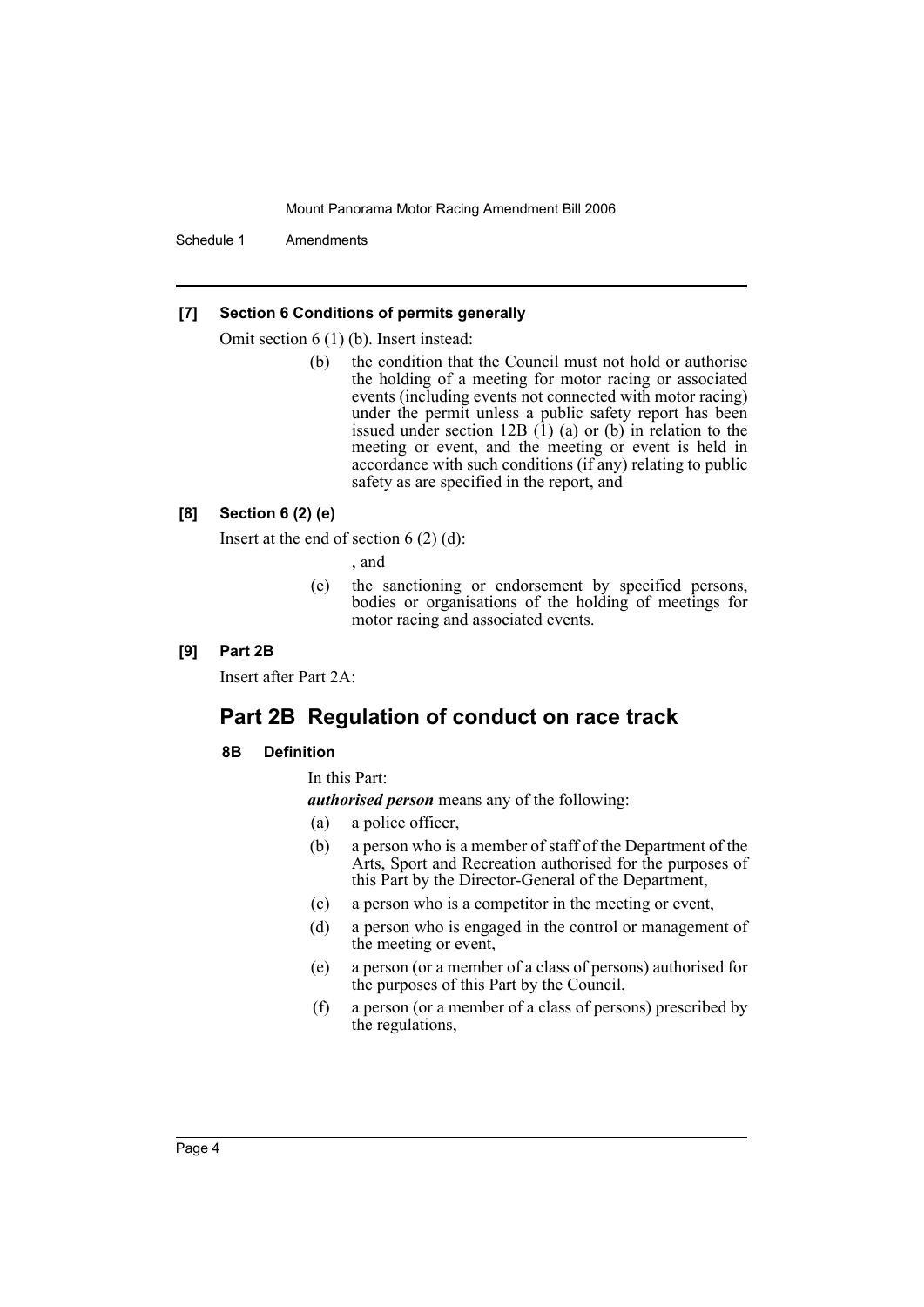Amendments **Amendments** Schedule 1

(g) a person (or a member of a class of persons) authorised by a person referred to in paragraph  $(a)$ ,  $(b)$ ,  $(c)$ ,  $(d)$ ,  $(e)$  or  $(f)$ .

#### **8C Race track invasions prohibited**

A person (other than an authorised person) must not, without reasonable excuse, enter or remain on the race track on a day specified in a permit for the holding of a meeting for motor racing or an associated event.

Maximum penalty: 100 penalty units.

#### **8D Race track not to be interfered with**

A person (other than an authorised person) must not cause or permit any substance or thing to be placed on, or applied to, the race track on a day specified in a permit for the holding of a meeting for motor racing or an associated event if the placement or application of the substance or thing creates a risk to the safety of a competitor or other authorised person.

Maximum penalty: 100 penalty units.

#### **[10] Section 10 Advisory Committee**

Omit "the Police Force" from section 10 (4) (b). Insert instead "NSW Police".

#### **[11] Section 10 (4) (c)**

Omit "Department of Sport, Recreation and Racing".

Insert instead "Department of the Arts, Sport and Recreation".

#### **[12] Sections 12A and 12B**

Insert after section 12:

#### **12A Delegation**

The Minister may delegate the exercise of any function of the Minister under this Act or the regulations (other than this power of delegation) to:

- (a) the Director-General of the Department of the Arts, Sport and Recreation, or
- (b) the General Manager, Sport and Recreation, Department of the Arts, Sport and Recreation or such other member of staff of that Department as may be prescribed by the regulations instead of the General Manager.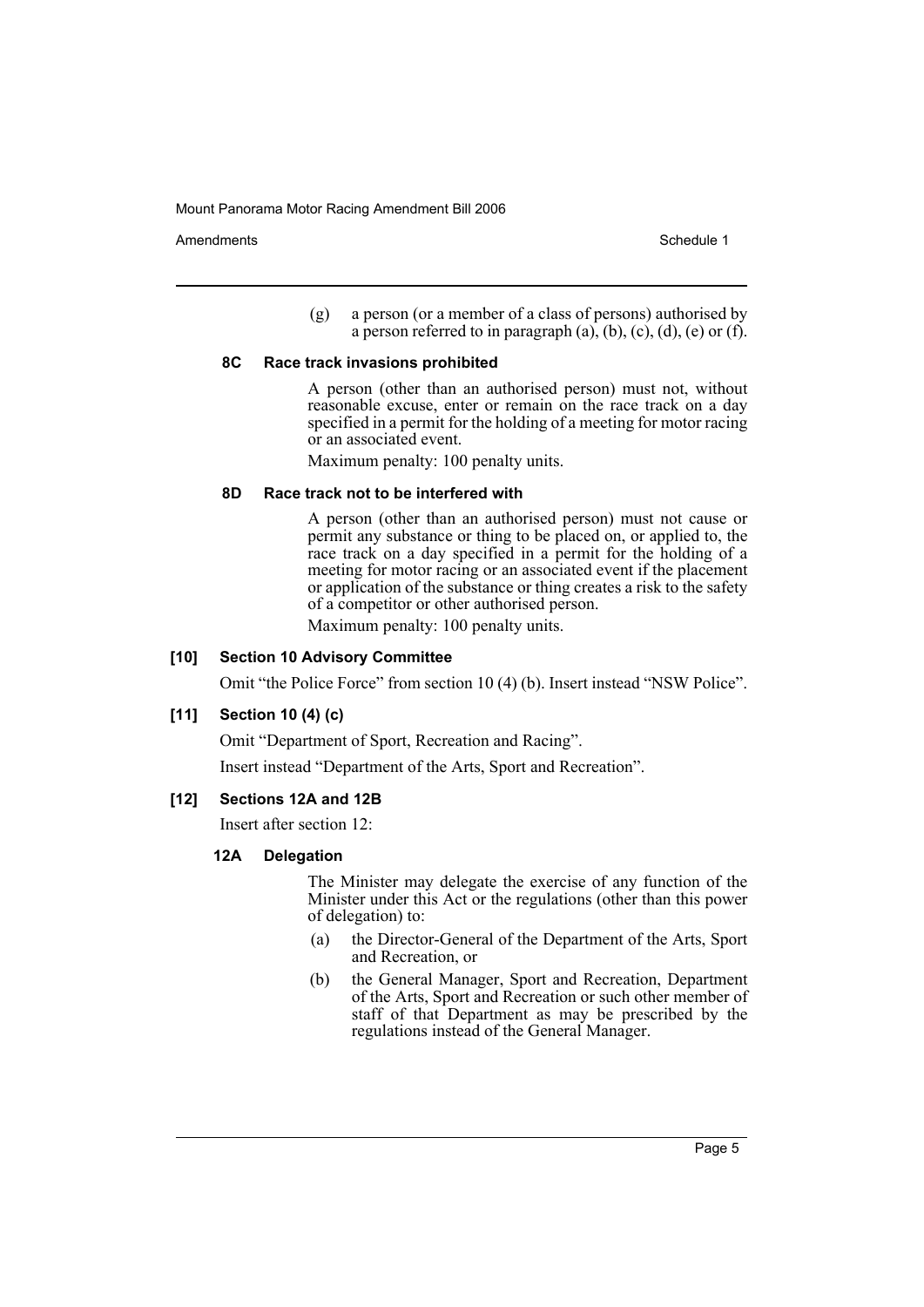Schedule 1 Amendments

#### **12B Public safety reports**

- (1) The Commissioner of Police may, if the Commissioner is satisfied that a member of NSW Police has conducted a public safety inspection of the race track, issue a public safety report stating that, in the opinion of the Commissioner:
	- (a) the race track is safe for the holding of the meeting for motor racing specified in the report without the need for any further action, or
	- (b) the race track will be safe for the holding of the meeting for motor racing specified in the report only if the meeting is held in accordance with such conditions relating to public safety as are specified in the report, or
	- (c) the race track is not safe for the holding of the meeting for motor racing specified in the report.
- (2) Without limiting subsection (1) (b), a report may include conditions relating to measures to be taken for the health, safety and convenience of the public or competitors or other persons at or near the race track or on any other part of the Mount Panorama Circuit.
- (3) A report issued under this section must include the following:
	- (a) the date on which the public safety inspection was carried out,
	- (b) a statement of an opinion referred to in subsection (1) (a), (b) or (c),
	- (c) in the case of a report stating the opinion referred to in subsection  $(1)$  (b)—the conditions relating to public safety to which the report is subject.
- (4) If the Commissioner of Police issues a report under this section, the Commissioner is to cause a copy of the report to be sent to both the Minister and the Council no later than one month before the event in respect of which the report is issued.

#### **[13] Section 14 Proceedings for offences**

Omit "the regulations" wherever occurring in section 14 (1) and (2). Insert instead "this Act or the regulations".